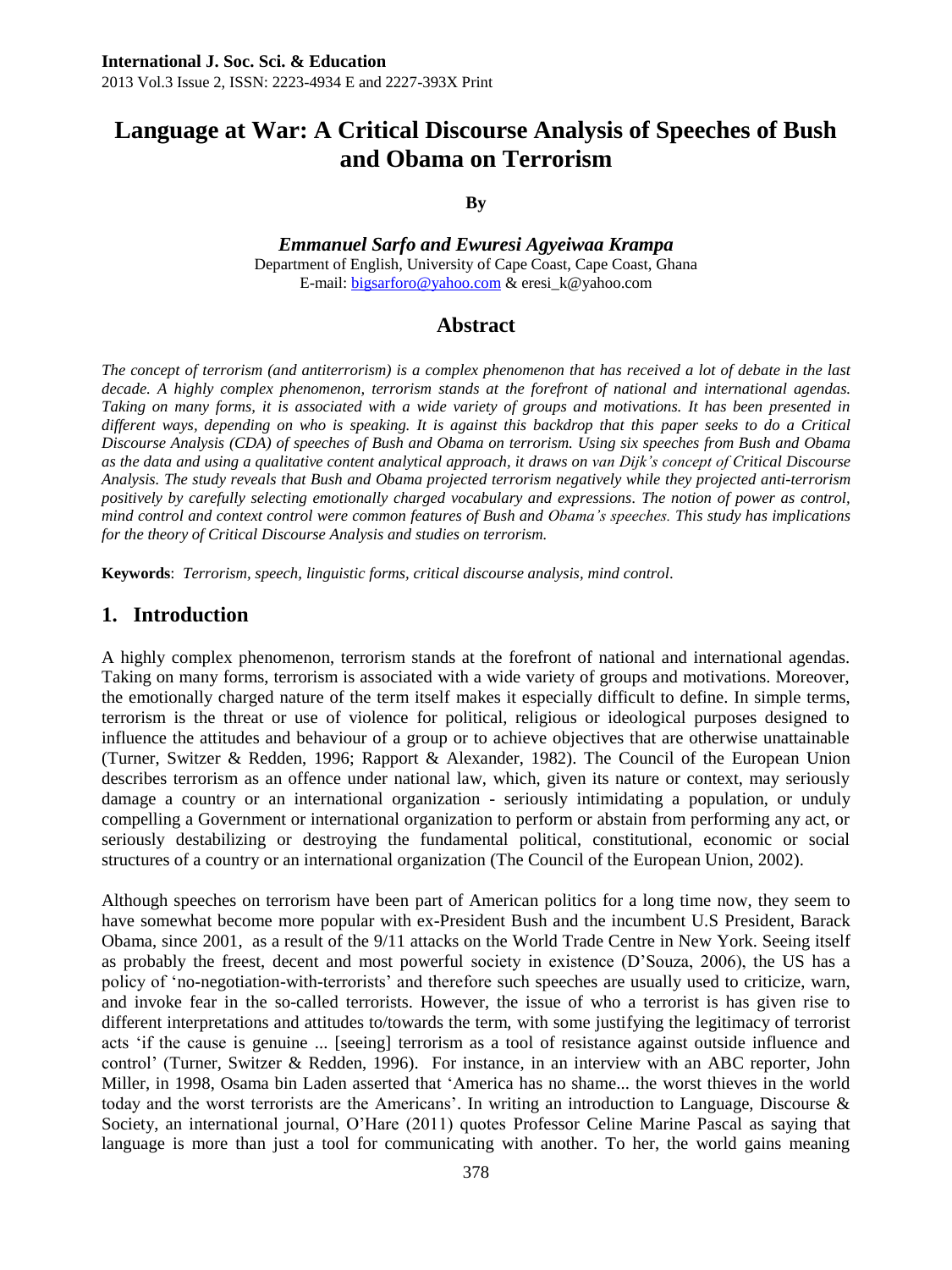through language, and that 'one person's terrorist is another person's freedom fighter. The language we use both reflects and shapes the kind of world we create around us'. This is a clear indication of the complexity of the term 'terrorism' (or 'terrorist).

It is therefore unsurprising that the concept of terrorism has attracted some scholarly attention. Agner (2002), whose article, ‗Why terrorism doesn't work' identifies some important reasons why terrorism conflicts tend to go into long-lasting deadlocks - the imbalance of power, the failure of negotiations and the effect of the mass media. Aning's (2010) 'War on terror' examines the connections between development aid, security and the War on Terror (WOT) and finds that aid programmes have become highly securitized and politicized as a weapon for the realization of the goals of war on terror after 9/11. Zysberg  $\&$  Zysberg (2012) explore 'Differential reaction patterns to September 11th's events' of Americans and ‗bystander populations' and conclude that Americans view the situation more as a war and tend to be less yielding or understanding toward the perpetrators than the 'bystander populations'. In its study on 'Exploring the root and trigger causes of terrorism', the Transnational Terrorism, Security  $\&$ the Rule of Law (2007), states that one of the causes of terrorism was that it was viewed as a means of communicating a message and using violence as a way to further solidify the triumph of their (terrorists) cause.

Also, speeches have received considerable attention from scholars. Different approaches have been used in such studies, including: Critical Discourse Analysis (David & Dumanig, 2011; Horváth, 2011; Adetunji, 2006; Boyd, 2009); Critical Discourse Analysis with the Systemic Functional Linguistics (Kamalu & Agangan, 2011; Wang, 2010); Political Linguistics, Pu (2007); and checklist model (van Leeuwen, 2009). These studies mostly highlighted issues of race, racism, identity, unity, cultural transmission and other political issues. Apart from that, while some of the studies were pragmatic, semantic or stylistic, others were lexico-grammatical in nature.

Even though the current paper also employs CDA, it differs from those mentioned above as it focuses on the subject of terrorism. Again, what makes this study differ from other studies on terrorism is that it focuses on the linguistic portrayal of terrorism in the speeches of two American presidents.

## **2. The Present Study**

#### *Theoretical Framework*

This paper draws on the critical discourse analytical theory. According to van Dijk (1998: 352), Critical Discourse Analysis (CDA) studies the way social power abuse, dominance and inequality are enacted, reproduced and resisted by text and talk in the social and political context. He identifies some of the dominant notions in CDA as 'power', 'dominance', 'inequality', 'hegemony', 'ideology', 'class', ‗gender', ‗race', ‗discrimination', among others which he labels as ‗macro level of analysis'. However, he posits that micro-level of social order involves language use, discourse, verbal interaction and communication. CDA, thus, tries to bridge the 'gap' between the two micro and macro approaches.

Fairclough (2003), on the other hand, classifies the various approaches of CDA into those that include a detailed analysis of a text and approaches that do not involve a detailed text. According to Fairclough  $\&$ Wodak (1997: 271-280) CDA addresses social problems. They posit that CDA regards: power relations as being discursive; discourse as constituting society and culture; discourse as doing ideological work; discourse as history, making reference to culture, society and ideology in historical terms; that the link between text and society is mediated; that CDA is interpretative and explanatory; and discourse as a form of social action.

Van Dijk asserts that CDA concentrates on the abuse of power especially on dominance, examining how power in discourse is abused by controlling people's beliefs and actions to suit the interests of dominant groups as against the interest of the powerless or the will others. He says that those who have power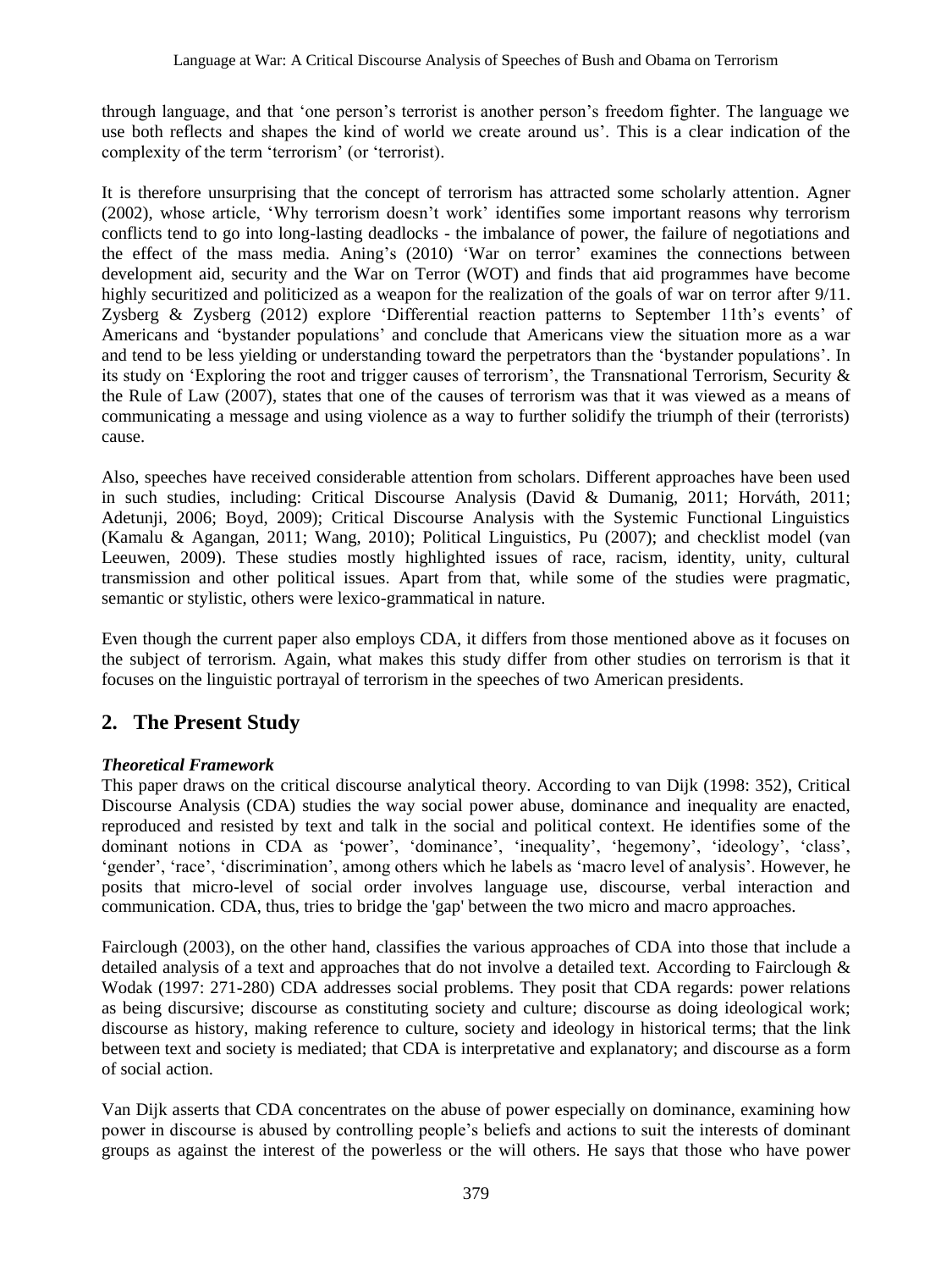control discourse. According to him, social power is the result of access to and control of resources such as force, money, status, fame, knowledge and information. In the exercise of these powers, dominant groups through text and talk, may either directly or indirectly coerce, influence, control or even abuse the minds of people through persuasion and manipulation.

Text and talk control people's minds, and, therefore, discourse may also indirectly influence people's actions through persuasion and manipulation. This means that those groups who control most influential discourse also have more chances to control the minds and actions of others. Such powers of dominant groups "may be integrated in laws, rules, norms, habits and even a quite general consensus" leading to 'hegemony' (Gramsci, 1971, cited in van Dijk, 1998: 355).

This theoretical framework is considered suitable and appropriate because the present study seeks to establish how power, ideology, context control and mind control manifest themselves through the various linguistic choices the two American presidents made.

## **3. Methodology**

### *Data collection and Treatment*

The data were obtained from the internet, [http://www.google.com](http://www.google.com/) (see References for specific details). These were scripted speeches delivered by Presidents Obama and Bush in the last decade (2001-2011). All of the speeches were delivered in the U.S.A but at different venues including the U.S Naval Academy, U.S Congress, the White House, National Archives Museum and the U.S Department of State. A total of ten speeches were chosen from the internet, out of which six, three each of Bush's and Obama's, were purposively selected. The following are the summaries of the speeches.

Bush 1 – *President Bush's speech on Terrorism*: Bush spoke about the 9/11 event together with some acts of terrorists. He also spoke about Guantánamo Bay and a program created to capture these terrorists so as to keep America safe. BSH 2: *President Bush's speech on the War on Terrorism, delivered on November 30, 2005 at the US Naval Base*. He described the terrorists and their acts but most importantly he emphasized their strategies carried out in Iraq. BSH 3: A speech delivered on September 20, 2001. President Bush addressed a joint session of Congress and a national television audience to launch the *war on terror*, a phrase he used for the first time that night. In this speech, he first described the terrorists like he did in his previous speeches. He then declared war on terrorism and asked for the help of other nations. He also assured Americans of their safety.

OBM 1- *Protecting our security and our values*: Delivered at the National Archives Museum, Washington, DC, this speech was about Guantánamo and terrorism, delivered on May 21, 2009. Obama addressed the issue of Guantánamo established by Bush's government. In this speech, he explained why he banned the interrogation techniques used for terrorists, ordered the closure of Guantánamo and ordered a review of all the pending cases at Guantánamo. He also spoke about terrorism and anti-terrorism in general. OBM 2: Obama addressed the war in Afghanistan and the new strategy that was being carried out in Afghanistan and Pakistan to fight terrorism. OBM 3- *A Moment of Opportunity*, delivered on May 19, 2011: In that third speech of Obama, he briefly talked about terrorism and anti-terrorism and the death of Osama bin Laden as terrorism was not the only focus of his speech.

## **4. Data Analysis Procedure**

In an attempt to analyse the data presented, we used a qualitative content analysis approach, which is "a research method for the subjective interpretation of the context of the text data through the systematic classification process of coding and identifying themes and patterns‖ (Hsieh and Shannon, 2005:1278). It goes beyond merely counting words or extracting objective content from texts to examine meanings, themes and patterns that may be manifest or latent in a particular text. It allows researchers to understand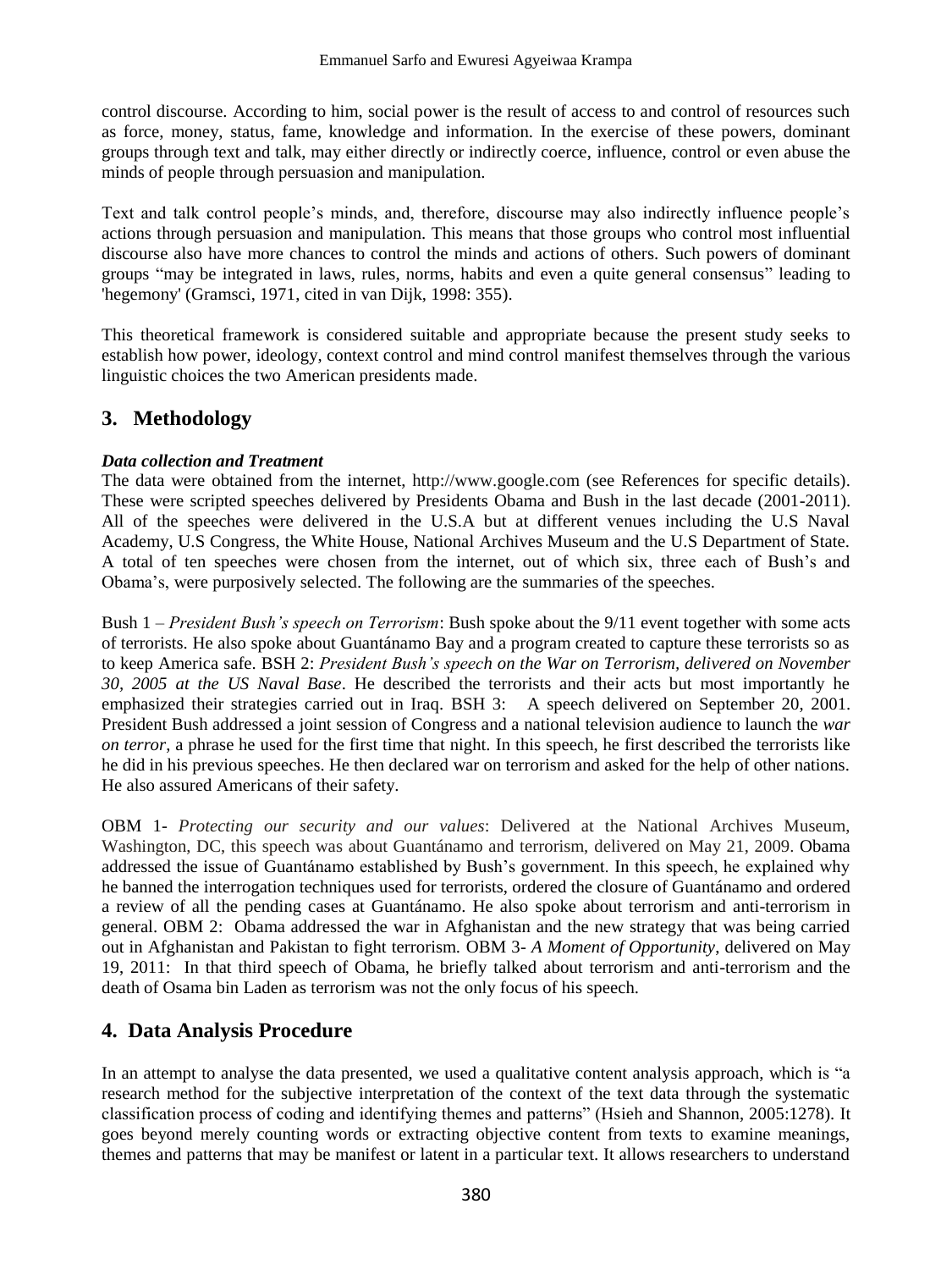social reality in a subjective but scientific manner. In analysing the data collected, the speeches were coded as BSH 1, BSH 2, BSH 3, OBM 1, OBM 2 and OBM 3 for easy referencing, where BSH means Bush and OBM means Obama. The data were critically scrutinised in order to identify the various lexico-grammatical items used by the two speakers to depict terrorism and anti-terrorism in their speeches. In doing this, we paid attention to grammar and vocabulary while using critical discourse analysis for a macro-level analysis (van Dijk, 1998) to observe how power, ideology, context control and mind control manifest in the speeches.

## **5. Analysis and Discussion**

#### *Linguistic Projection of Terrorism and Anti-Terrorism*

The data collected and analyzed showed that there were various linguistic resources (e.g. words and phrases) that projected terrorism and anti-terrorism in the speeches. Indeed, these linguistic resources were wide spread such that they were realized in all the six (6) speeches analyzed. These linguistic features included vocabulary, phrases, clauses and sentences. It is noteworthy that although all the linguistic resources identified in the collected data were widespread, some appeared to be more widespread than others. Each of these linguistic resources is illustrated and extensively discussed in the subsequent paragraphs.

#### *Vocabulary Items*

It is a generally true that some words, even when in isolation and not used with other words or in context, have the tendency to communicate some meaning or purpose. It has been reported that because words have communicative purposes (say to create a good impression or a bad picture), it behoves individuals to be careful and mindful of their choice of words, consciously or unconsciously (Sekyi-Baidoo, 2002). The data analyzed showed that different kinds of words that projected terrorism and anti-terrorism could be found in the speeches. These words were solely lexical and/or content words and belonged to the four major word classes in English- nouns, verbs, adjectives and adverbs. It is noteworthy also that of the four major word classes, nouns were dominantly used. The following are illustrations.

#### *Vocabulary Items that Projected Terrorism*

The following words were used to project terrorism as verminous:

- 1. Attack (OBM 2, L 26 pg.1)
- 2. Kill (OBM 1, L 1, pg.7)
- 3. Enemy (OBM 2, L 22, pg.5)
- 4. Danger (BSH 3, L 12 pg.1)
- 5. Tragedy (BSH 3, L 16, pg.4)

The 'armed men' were not only referred to as terrorists but also as an 'enemy'- a person who hates somebody or who acts and speaks against something. The use of 'enemy', somewhat, created an impression that these people (terrorists) were against their (Americans') interests and therefore must not be tolerated. The mention of 'enemy' in Example 3 was most likely to arouse anger aside fear. Contextually, ‗danger' was used to depict terrorism and portray it as something that could jeopardise the existence of humanity. Also, the speaker described the  $9/11$  event as a 'tragedy'. Without having heard the initial part of the speech where the speaker gave a recap of the number of lives that were lost in the attack, the audience could be reminded of the sad memories through the use of the word 'tragedy'. In the entire speech, Bush used the word 'tragedy' to evoke feelings of sorrow and grief. 'Tragedy', thus, contextually highlights the concept of terrorism and projects it as something obnoxious or unpleasant.

Examples 3, 4 and 5 above highlight van Dijk's (1998) study on CDA, specifically mind control and context control. This assertion stems from the notion that controlling people's mind is another fundamental way to reproduce dominance and hegemony. Most of our beliefs about the world are acquired through discourse (van Dijk, 1998; Fairclough, 2001). Unless inconsistent with their beliefs and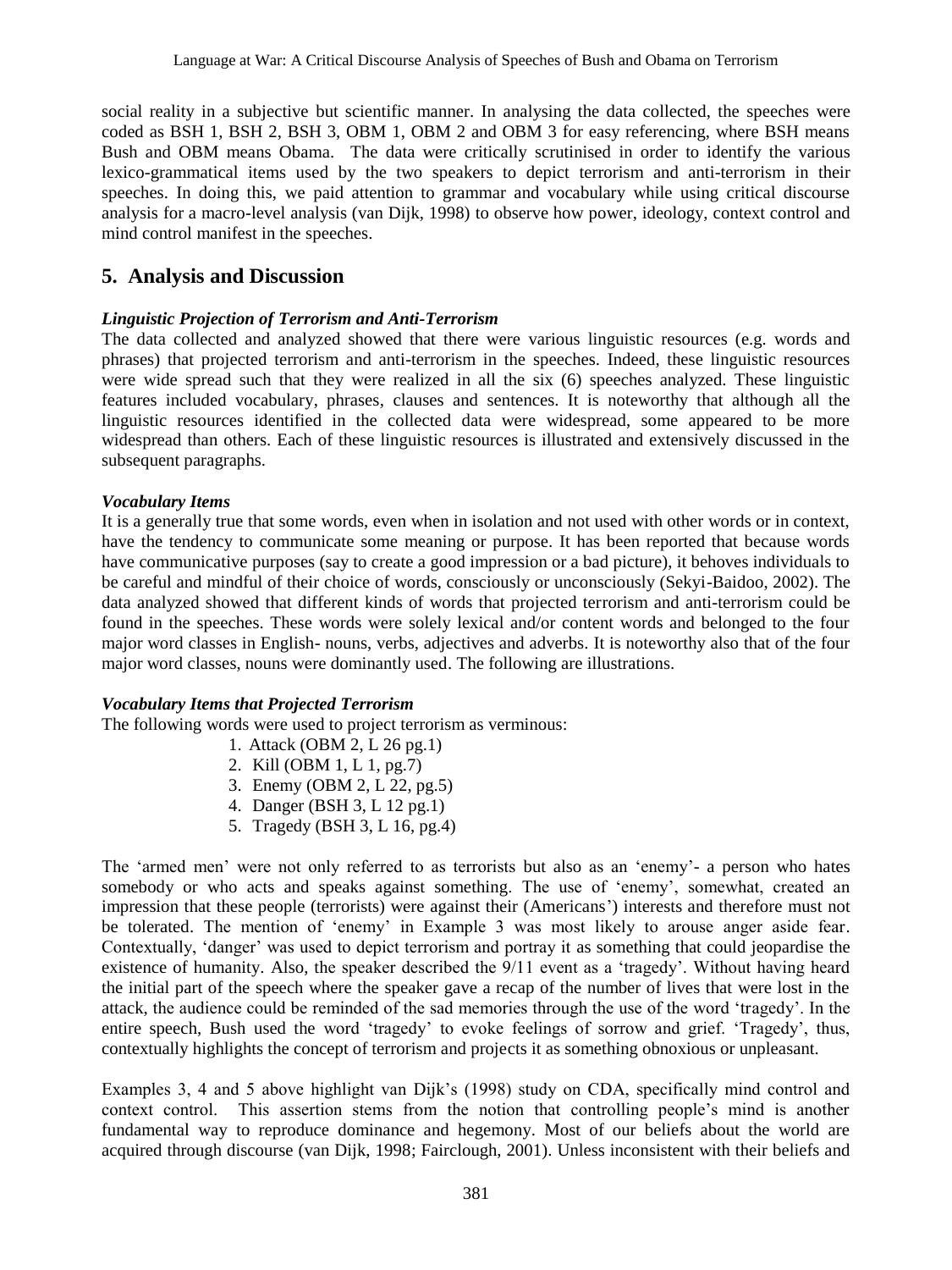experiences, recipients tend to accept beliefs (knowledge and opinions) through discourse from what they see as authoritative, trustworthy or credible sources such as scholars, experts, professionals or from other reliable sources (Nelser et al. 1993). From the speeches analysed, it is evident that Americans believe in freedom. The belief in freedom is evident in Bush's speech when he says, 'I'll continue to work with the international community to construct a common foundation to defend our nations and protect our freedoms' (BSH 1, L 29-31 pg.10). Therefore, the use of such words as 'kill', 'attack', 'enemy', 'tragedy' and ‗danger' denote negativity and is inconsistent with their beliefs. Coming from a credible and authoritative source as claimed by Bush, however, the audience are somewhat manipulated in their minds to believe and accept the acts of terrorism as nefarious and, hence, have a negative outlook towards such acts. It can also be opined that the vocabulary items are indicative of context control because the speakers appear to have taken advantage of the 'situation (terrorist attacks), setting (time and place), participants present (security personnel and citizens of America) and mental representation: goals, knowledge, attitudes, opinions and ideologies (van Dijk, 1998; Diamond, 1996) to manipulate the audience to believe that terrorism is evil.

#### *Vocabulary Items that Projected Anti-terrorism:*

The following project anti-terrorism as a means of fighting and guarding against terrorism:

- 6. Supreme Court (BSH 1, L8, pg.8)
- *7.* CIA (BSH 1, L 10, pg.10)
- 8. Troop (OBM 2, L 23, pg.2)
- 9. Military Commissions (OBM 1, L 2, pg.6)
- 10. Justice Department (OBM 1, L 8, pg.8)

The nouns in examples 6, 7, 9 and 10 are all names of legal bodies authorized by the US government to carry out actions in order to ensure safety. The speaker, perhaps, mentioned these people to let his audience know that the actions they carried out were legal, unlike the 'terrorist' 'who wear no uniform' and 'do not mass armies on borders...' The nouns, 'troop', 'Military Commissions' and 'Justice Department' connote an idea of resistance as far as terrorism is concerned, thereby projecting antiterrorism.

The ideas contained in these vocabulary items that project anti-terrorism lend support to van Dijk's notion of power as control. He asserts that a central notion in most critical works is that of power, and more specifically the social power of groups or institutions. He defines social power in terms of control. Thus, groups have (more or less) power if they are able to control the acts and minds of (members of) other groups. The two speakers under reference made use of such words to let their audience know that the ‗war' could only be won through the use of security agents and of course the law. Some of the vocabulary items such as 'Supreme Court', 'CIA', 'troops', 'Military Commissions' and 'Justice Department' put the minds of the audience at ease because they denote legitimacy, power and dominance (Fairclough, 2001) over acts of terrorism, which is a way of manipulating the audience into accepting the measures carried out against terrorists.

#### *Phrases and Clauses*

Phrases and clauses were identified as a linguistic resource employed by the presidents to project terrorism and anti-terrorism. That is, the individual words in a phrase/a clause may not necessarily project terrorism and anti-terrorism in isolation but rather collectively. After a careful analysis of the speeches, it was observed that the verb phrase was most frequent followed by the noun phrase. This is probably because of the frequent description of the acts and actions of terrorism and anti-terrorism.

#### *Phrases/Clauses that Projected Terrorism:*

- 11. to plot evil and destruction (BSH 3, L.10, pg.4)
- 12. violent extremist (OBM 2, L 32, pg.8)
- 13. to kill the innocent and create chaos for the cameras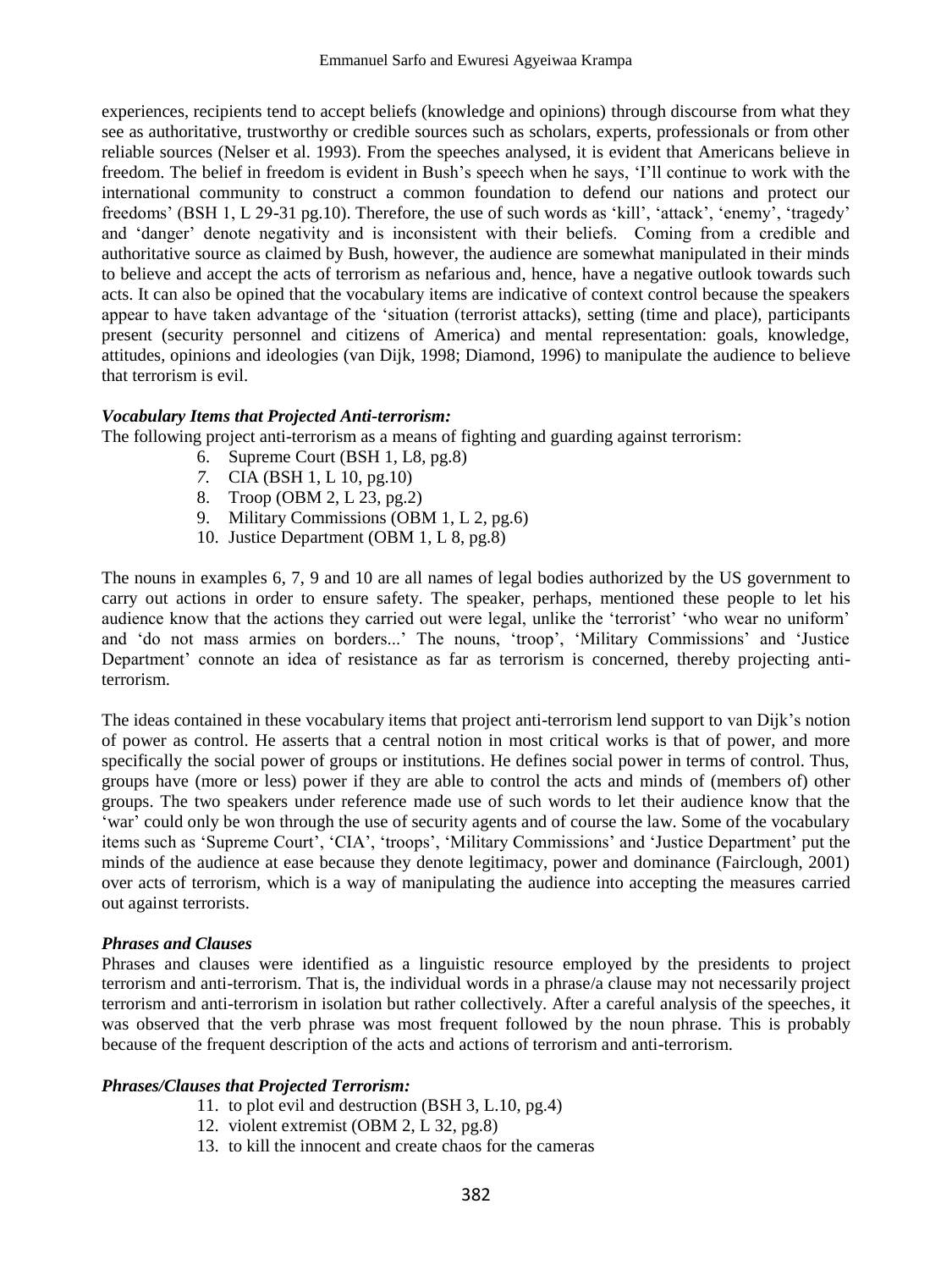(BSH 2, L 23-24 pg.4)

- 14. the slaughter of innocents (OBM 2, L 17 pg.1)
- 15. launch attacks against America (BSH 2, L 18, pg.3)

In example 13 above, the act of taking the life of people by the terrorists was described by the speaker as killing. 'Kill' is defined as to 'make somebody or something die'. Emphasis must be put on the word ‗make' because in this context the individuals did not choose to die; rather, death was imposed on them. This act could somewhat be defined as treacherous, especially when the speaker went on to say 'innocent lives'. That is, the act was treacherous because death was imposed on the lives of ‗innocent people' who did not deserve it. The speaker could have said 3,000 people died in the plane crash but in order to make his audience aware of the 'enemy' they were dealing with he chose to use such a verb phrase so as to arouse sentiments. Clearly, the expression is used by the speaker to depict the terrorist as a brutal enemy.

In Example 14, the speaker used the word 'slaughter' and not 'kill' in order to be as blunt as possible. In describing his own actions he did not use such extreme negative words. He described his activities using words like 'fight', 'dismantling' and 'defeating'. The speaker emphasised that the killing was done cruelly to people who did not deserve it. Clearly, therefore, the activities of the terrorist were presented and portrayed by the speaker as nefarious. The phrase 'the slaughter of innocents' therefore created a terrible perception about the terrorists and in so doing terrorism is projected as cruel, brutal, heartless, callous, and lethal.

The speaker, in Example 15, tried to tell America that on daily basis, attacks were being planned against Americans. The terrorists did not give up; hence they also must not give up until 'complete victory' was theirs. This was a way of suggesting to his audience that the war and strategies on terrorism must be accepted. The speaker, thus, used the phrase to make Americans aware of how close the activities of terrorism were to them. By so doing, he projects terrorism negatively to them.

#### *Phrases/Clauses that Projected Anti-terrorism:*

The following were used to portray antiterrorism:

- 16. under the banner of this domestic unity and international legitimacy (OBM 2, L 30 pg.1)
- 17. to fight this enemy ( OBM 2, L 8, pg.4)
- 18. hunt the enemy (BSH 2, L 18, pg.2)
- 19. to construct a legitimate framework for Guantánamo detainees( BSH 3, L 13 pg.5)
- 20. to prevent a cancer from once again spreading through that country. (OBM 2, L 13-14, pg.6)

To ‗hunt the enemy' creates the picture that it is a bad person that is being tracked down. The idea of dealing with the enemy as suggested in the verb phrase, Example 18, is indicative of the fight against terrorism.

Examples 16, 19 and 20 project anti-terrorism positively in the sense that the 'enemies' the speaker spoke of did not ‗abide by any law of war' but they (Americans), though were also in the war, did so legally. That is, the measures and strategies they took concerning the defeat were lawful, legitimate and justifiable as they were backed by law. These statements tried to nullify any sense of doubt or uncertainty in the minds of those who thought the war, detainees and justices being carried out against the terrorists were wrong. Again, there is a portrayal of determination and strong will to nib terrorism in the bud, as a result of which anti-terrorism is projected.

In the verb phrase in Example 20, the speaker strategically stated their aim as preventing 'a cancer from once again spreading'. He likened terrorism to a deadly illness called cancer and symbolised Afghanistan as the patient under a cancerous attack. The Americans were, therefore, in Afghanistan to cure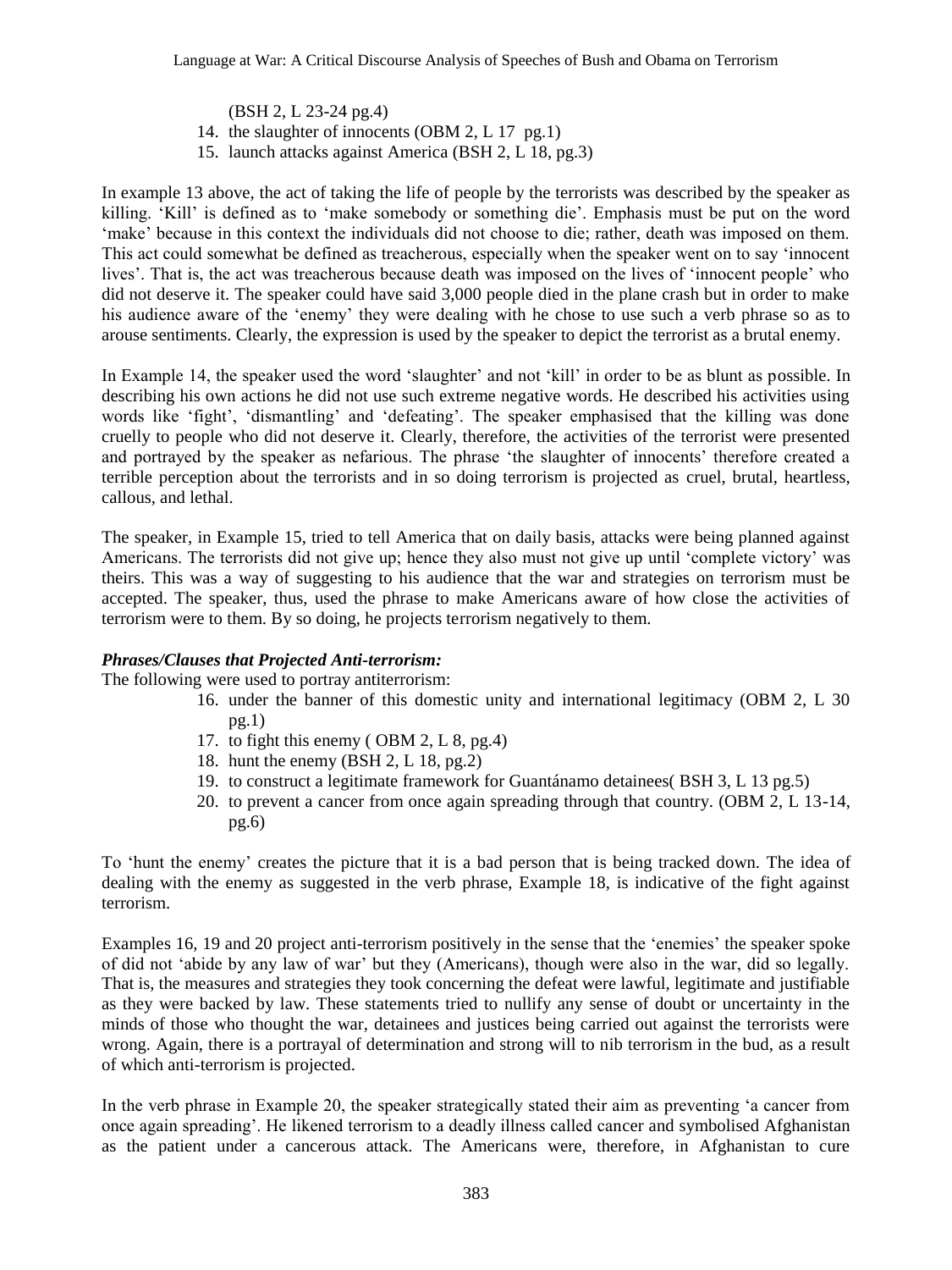Afghanistans of their illness and prevent any spread to other countries. In other words, the speaker sought to create the impression that the rest of the world mattered to them (Americans) just like their very own welfare mattered to them (Americans). Like the other instances in which anti-terrorism was projected, the example above is indicative of Americans resolution to prevent, stop or curb terrorism. By so doing, antiterrorism legitimised.

The examples that project terrorism and anti-terrorism at the phrasal and clausal levels corroborate van Dijk's concept of mind control. In the speeches of Bush and Obama, they tactically employed the use of certain phrases and clauses to paint a bad picture about the concept of terrorism, while they lured the audience into accepting anti-terrorism. This is evident in Examples 14 and 20. This is a manifestation of mind control because ‗... the recipients may not have the knowledge and beliefs needed to challenge the discourses or information they are exposed to' (Pu, 2007). For instance, the only evidence the audience had as to why there were troops in Afghanistan was what the speaker said, 'to prevent a cancer from once again spreading through that country' (OBM 2, L 13-14, pg.6). The audience may not have had any other knowledge or information on why those troops were sent to Afghanistan except for what they were told and therefore could not challenge but only believe the speaker. Like the presidents, citizens of America seem to believe in freedom and so knowing this, the speakers carefully used expressions that would denote their interest in the freedom and welfare of the people and that of terrorists' interest against the freedom and welfare of Americans.

#### *Sentences*

In order to appreciate the real sense of the projection of terrorism and antiterrorism, it was necessary to consider sentences, as sentences make complete senses: simple, compound and complex sentences. Most of the sentences that were used to project terrorism and anti-terrorism were complex. Perhaps, this is a reflection of the complex nature of the concept of terrorism and antiterrorism. In other words, talking about a complex phenomenon may require complex language use. It is worth mentioning, however, that since lexical items and phrases subsume under sentences, a sentence structure in itself may not necessarily project terrorism and anti-terrorism. Rather, it is the various components and/or constituents of the sentence structure that depict terrorism. Below are examples of sentences that project terrorism. These examples will be followed by another set of examples that project anti-terrorism.

#### *Sentences that Projected Terrorism:*

- 21. He was a mass murderer who offered a message of hate an instance that Muslims had to take up arms against the West, and that violence against men, women and children was the only path to change (OBM 1, L 21-23, pg.1).
- 22. Americans saw the destruction the terrorists had caused in New York and Washington and Pennsylvania, and they wondered if there were other terrorist cells in our midst poised to strike (BSH 1, L 13-15, pg.1).
- 23. Our commanders believe they're responsible for most of the suicide bombings and the beheadings and the other atrocities we see on our television (BSH 2, L 11-12, pg.3.).
- 24. We watched the twin towers collapse before our eyes and it became instantly clear that we'd entered a new world and a dangerous new war (BSH 1, L 8-9, pg.1).
- 25. On September 11, 2001, 19 men hijacked four planes and used them to murder nearly, 3,000 people (OBM 2, L 10-11, pg.1).

In Example 23, the speaker specifically mentioned some of the acts of the terrorists although the audience may have already been aware. He carefully selected some of the most gruesome activities and referred to the other activities of the terrorist as 'atrocities'. He did this to ignite some sort of dislike from the audience. He also did this to gradually paint a bad picture about the terrorists so that perhaps all (Americans and non-Americans) would be against them as America needed allies to fight this war. In this example, it can be seen explicitly that, terrorism was emphasised and brought to the fore via the use of language. To equate the instantiations of the U.S commanders to the beheadings, atrocities and other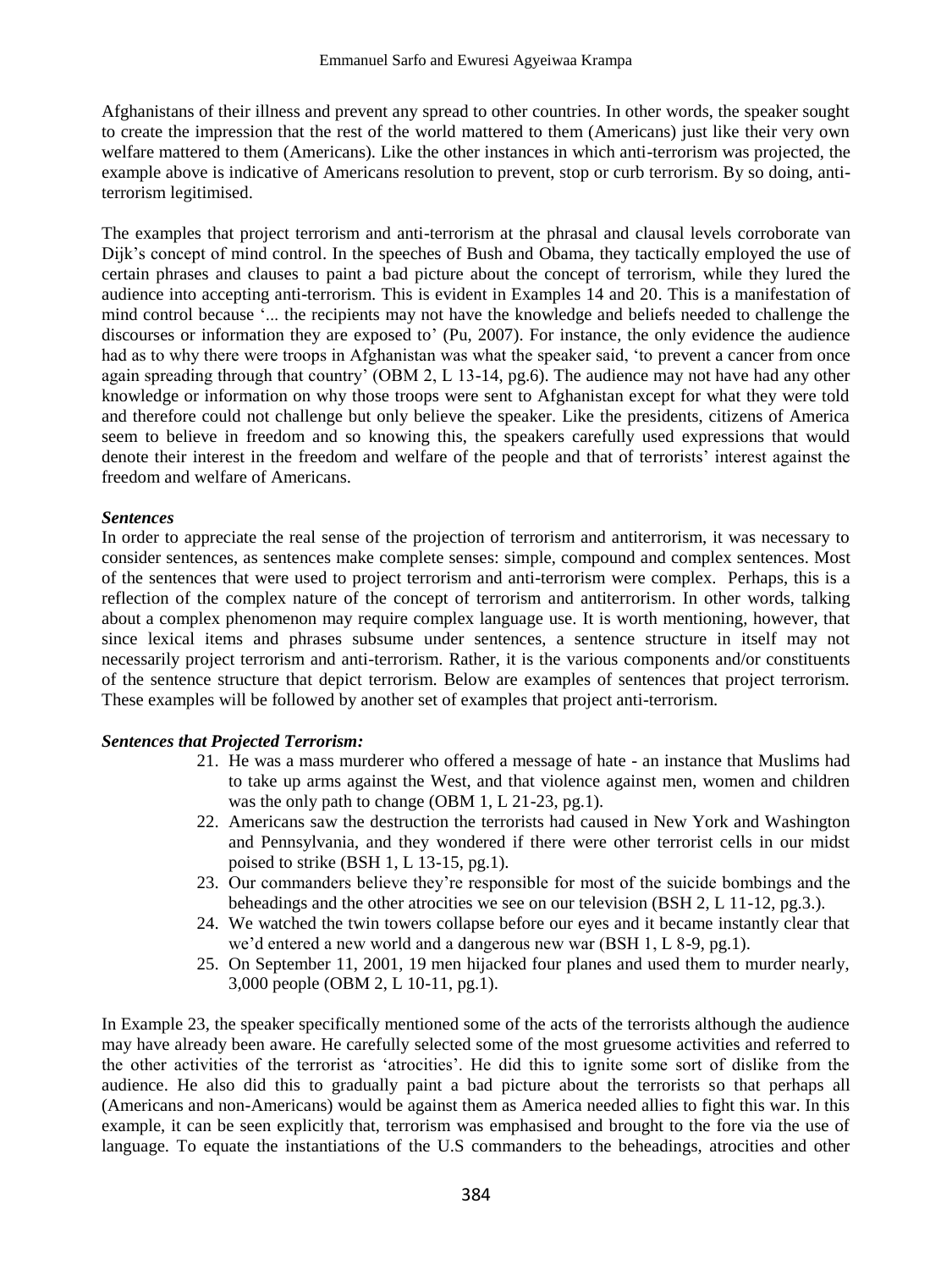terrorist activities makes it possible for the audience to see the complex nature of the terrorist activities as well as how barbaric and diabolical these activities were.

Van Dijk (1998) asserts that our beliefs about the world are acquired through discourse; hence, it is not surprising that the speakers embraced the opportunity to use language to somewhat brainwash the audience into accepting that terrorism is inhuman, whereas anti-terrorism is in their (Americans) best interest. As can be seen from the speeches, Americans uphold certain beliefs and values (for example, freedom) and, therefore, the acts of terrorism such as 'suicide bombings' were indeed' inconsistent with their personal beliefs' (Nesler et al, 1993). Example 23 above, therefore, highlights mind control in CDA.

It can be deduced from Example 24 that the speaker gave a recap of the 9/11 event not because his audience were not aware or may have forgotten but because he somewhat wanted to rekindle fear and pain. It is evident in the speaker's speech that he was concerned about the safety and welfare of his people and as such this excerpt was not to deliberately cause pain but to turn his audience against the terrorists. He did this by bringing back to memory any pain and fear that was caused as a result of the terrorist attacks. In doing so, the audience were reminded of who and what the enemies were. All who may or may not have lost a loved one and were affected in some other way by the 9/11 event but yet were indecisive or against measures being planned against these terrorists seemed to have been cleverly manipulated to join in the fight against terrorists. To recount the 9/11 incident and link it to 'a dangerous new war' in the same sentence allows the audience to see the attack as a war, and therefore creates the environment to face the 'enemy'.

The compound sentence in Example 25 can be said to be suggestive of some coordinated actionhijacking and murdering- of acts of terrorism. These armed men changed the very thing that was supposed to comfortably send people to their destination into a dangerous tool. The airplane is created not only to transport people but also to make them have and feel as comfortable and secure as possible. From the expression above, it can be inferred that these 'armed men' disrupted this comfort and peace by turning the airplane into weapons, endangering the life of those on board.

Examples 24 and 25 are in line with van Dijk's (1998) notion of context control. This is because the speakers strategically took advantage of the context (situation, setting and ongoing actions) to discuss the concept of terrorism and to manipulate the people into accepting the measures being carried out against the terrorists. It can be inferred from the excerpts that the speakers defined the communicative situation by deciding the place and time of the communicative event, or on which participants may or must be present. It is, therefore, not surprising that the speakers skilfully used such language in the midst of security bodies and those who were affected by the attack.

### *Sentences that Projected Anti-terrorism:*

- 26. The United States is a nation of laws, and we must abide by these rulings (OBM 1, L 27-28, pg.6).
- 27. We're now approaching the five-year anniversary of the 9/11 attacks, and the families of those murdered that day have waited patiently for justice (BSH 1, L 18-19, pg.8).
- 28. We will take defensive measures against terrorism to protect Americans (BSH 3, L 12- 13, pg. 4).
- 29. I can say that questioning the detainees in this program has given us information that has saved innocent lives by helping us stop new attacks, here in the United States and across the world (BSH 1, L 26-28, pg.3).
- 30. These procedures were designed to be safe, to comply with our laws, our Constitution and our treaty obligation (BSH 1, L 22-23 pg.4).

The speaker made a careful selection of his words in Example 28. He created a picture that, although it was the Americans who were being abused, they were careful in their defence since they were a people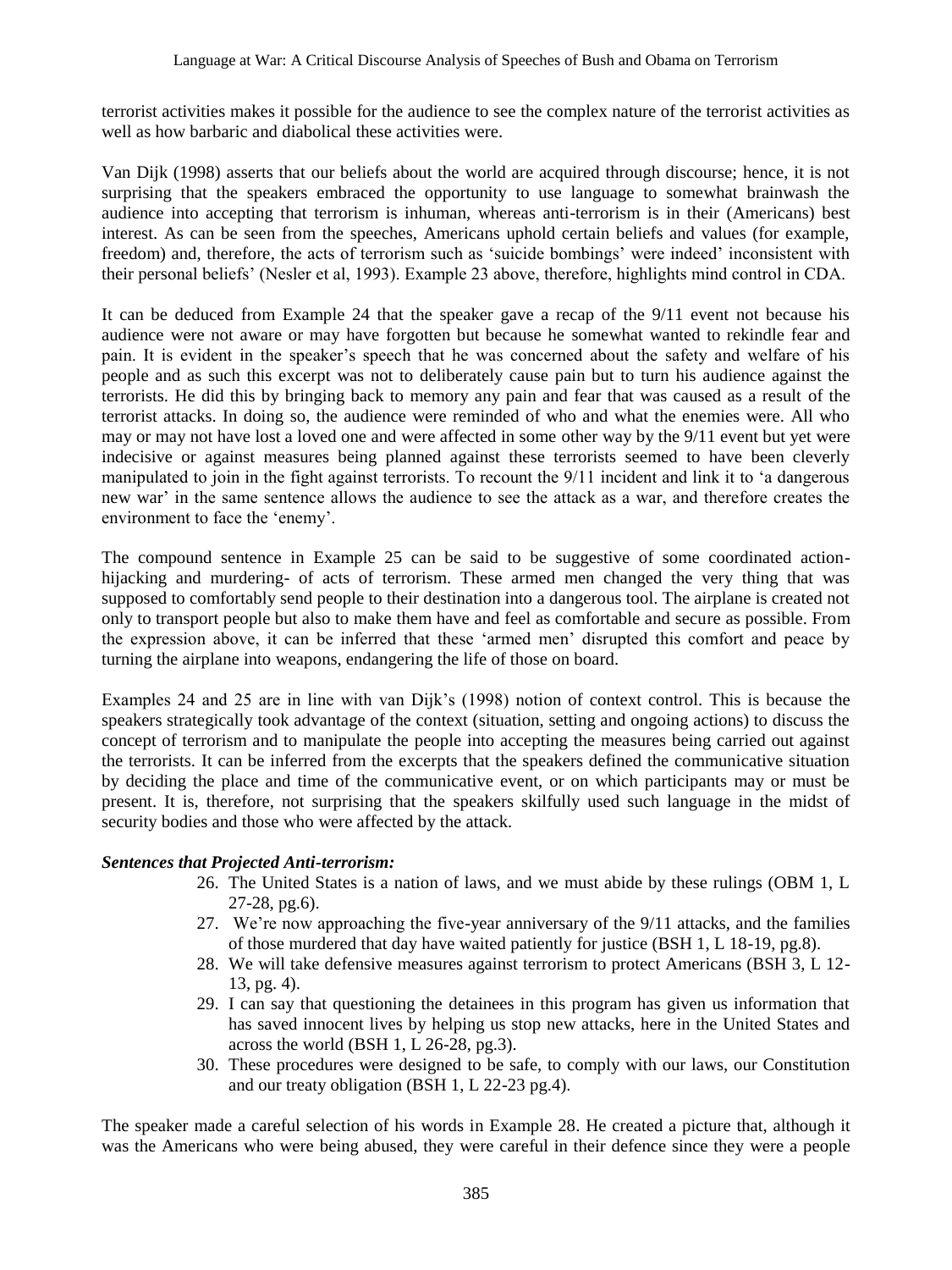who believed in freedom unlike the terrorists who sought not only to kill but 'to disrupt and end a way of life'. In the sentence, a strong desire to combat terrorism is explicitly presented.

In Example 29, the speaker justified the act of interrogating the detainees (terrorists). By so doing he informed his audience of what was being done to those detained but he did not give them full details for security reasons. He sought to let his audience out of the dark and protect their face or respect their presence. He explained his actions, perhaps, to enlighten or manipulate his audience so he could have their support (in his actions) and not be criticized or opposed. He did not inform his audience about the reasons for the acts of the terrorists; however, he gave reasons for his actions concerning terrorism. He gave the reasons and justified them, painting a picture that these terrorists were simply nefarious and they committed ruthless acts for no apparent reason. The speaker assured them that his reasons were justifiable as all these measures were carried out to keep citizens safe. The sentence, thus, makes us aware of the government's attitude towards terrorism; it is anti and definitely not pro.

In Example 30, the speaker did not mention what these procedures were but assured his audience that they were lawful and safe. He did this because he knew he could not disclose the details of the procedure. Though most Americans are against the terrorists, they may not have necessarily agreed or supported the plans and strategies used against the terrorists. Therefore, he assured them (the audience) that the procedures, although secret, were safe and lawful in order to put the audience at ease. More importantly, it can be inferred from the sentence that the government obviously wanted to counter terrorism; hence, the need to put in place some procedures and strategies.

The examples above reflect van Dijk's (1998) concept of power as control. This is because the speaker used language to his advantage as he was of a higher authority than his audience were. He had more power and therefore took advantage of it to exercise his powers by manipulating and indirectly imposing the concept of anti-terrorism on his audience.

Examples 27, 28 and 30 also mark mind control. This is because the speakers cleverly manipulated and persuaded the speakers into thinking that the acts of anti-terrorism were done in their best interest, especially because these acts of terrorism were 'inconsistent with their personal beliefs' (Nesler et al. 1993). Context control could also be said to reflect in the examples because the speakers showed that they were in charge by cleverly deciding what to talk about, when, where and how to talk about the situation at hand.

#### *Cognitive Mechanism of Manipulation*

In the speeches, terrorism was projected as evil and since it was evil there was the need to curb it. Antiterrorism, on the other hand, was projected as appropriate and lawful. It is through the various linguistic resources that one gets to know how terrorism and anti-terrorism were projected. These linguistic resources were, however, used by employing cognitive mechanisms of manipulations. Cognitive mechanisms of manipulation are based on interfering with processes of understanding, affecting general beliefs, attitudes and ideologies, and forming or changing specific personal mental models representing personal opinions and emotions (Rudyk, 2007). The analysis of the speeches revealed some cognitive mechanisms of manipulation. First, the means by which terrorism was projected is discussed, followed by how anti-terrorism was projected.

### *Terrorism*

The projection of terrorism as evil was done through an appeal to a highly emotional event which had a strong impact on personal mental models as is highlighted by the examples below:

- 31. On September 11, 2001, 19 men hijacked four planes and used them to murder nearly 3,000 people (BSH 1, L 5, pg.1).
- 32. Tonight we are a country awakened to danger and called to defend freedom (BSH 3, L13-14, pg1).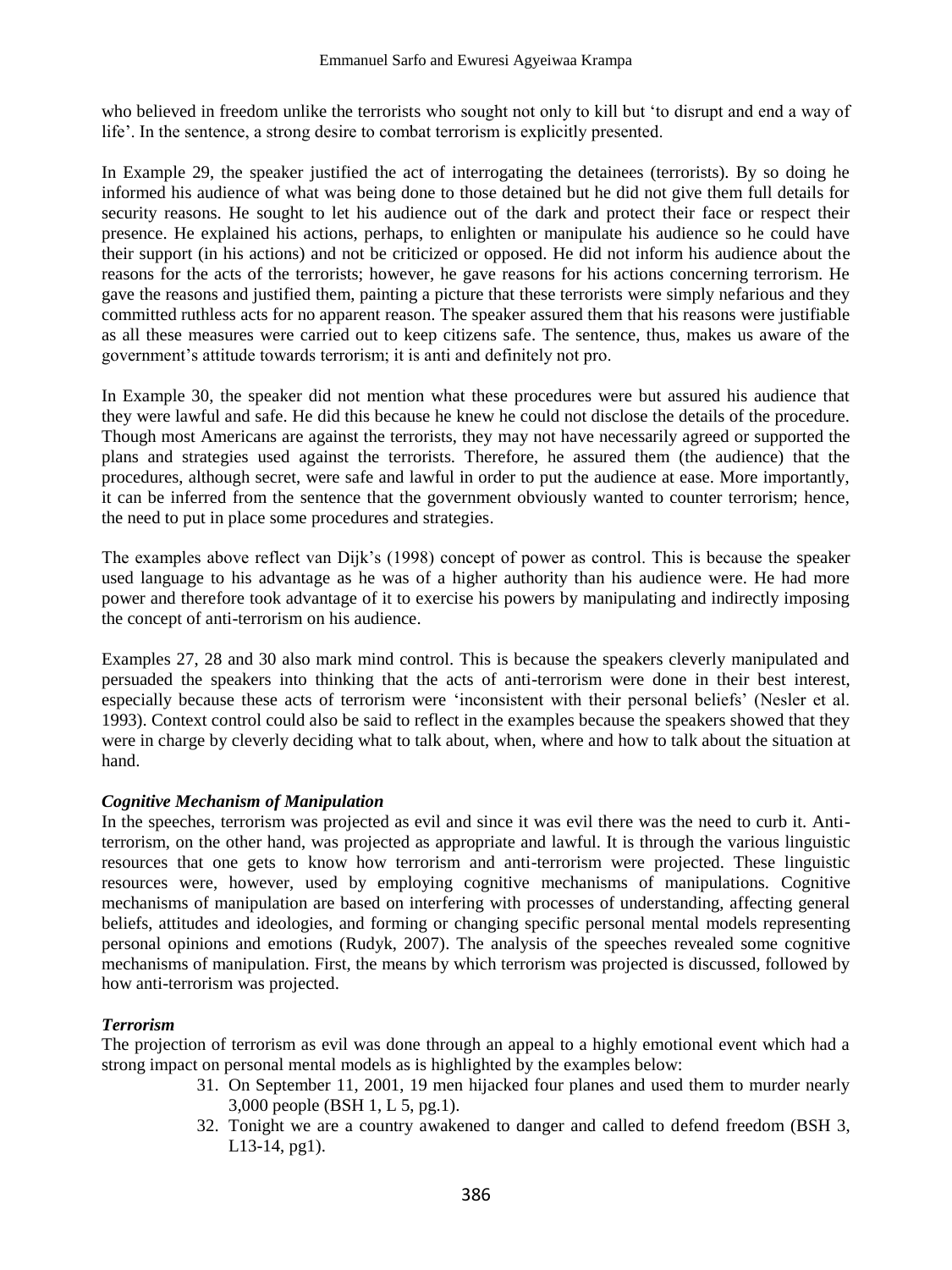In the examples above, very emotional, personal and mental models about the September 11, 2001 attacks in the USA were repeatedly employed to generalize the level of general beliefs, attitudes and ideologies. Such social beliefs, attitudes and ideologies are not personal models but shared social representations of a group of people, or forms of social cognition (van Dijk 2006).

Another means by which terrorism was presented was via events which happened outside the U.S as is illustrated in the examples below:

- 33. Just last week they massacred Iraqi children and their parents at a toy giveaway outside an Iraqi hospital (BSH 2, L 31-32, pg.4).
- 34. As the recently foiled plot in London show, the terrorists are still active, and they are still trying to strike America and they are still trying to kill our people (BSH 1, L 28-30, pg.1).

These actions were performed by terrorists in different countries (Britain and Iraq). But by mentioning them, the speaker was obscurely forming the general belief that the world's citizenship security was also in danger and, thus, needed to be protected.

#### *Anti-terrorism*

In the speeches of the two presidents, anti-terrorism was projected as lawful and appropriate through indirectness (Searle, 1969). Indirect speech acts can either set up a power imbalance between an addresser and an addressee or mask it. In the examples below, the speaker provided information to the listeners:

- 35. The thousands of FBI agents who are now at work in this investigation may need your cooperation and I ask you to give it (BSH 3, L 19-20, pg.5).
- 36. I ask for your patience with the delays and inconveniences that may accompany tighter security and for your patience in what would be a long struggle (BSH 3, L 21-22, pg.5).

Both examples above are requests that belong to the category of injunctions and hence commit the addressee to a certain future course of action - cooperating with authority. It can be inferred from the examples that decisions had already been made concerning the agents responsible for security and the measures that had been put in place to ensure security. With the course of action already chosen, the addressee's commitment to support the government was no longer the case. Rather, the requestive form of the utterances in the examples was to save the addressee's face, to create the atmosphere of an intimate relationship, and thus to disguise power imbalance between the speaker and the addressee. In this context, the speaker's decision did not appear to be one of imposition but coordinated with the addressee, which is a covert exercise of power, or manipulation (Rudyk, 2007). From the illustrations above, it can also be inferred that anti-terrorism was projected as lawful and appropriate in that they ensured the freedom and security of the people.

Language is seen as connected with ideological means, although language in itself may not be ideological (Wodak, 2006). Fairclough (1989) recognises that power is not just a matter of language, it is an ideology in itself. For him language contributes to the exploration and domination of some people through commonsense assumptions ideologically shaped by power relations. Power abuse does not only involve the abuse of force but more crucially may affect the minds of people. It is said that power and ideology influence our linguistic choices and vice- versa. From the analysis, it was realised that the linguistic choices by the two presidents were influenced by their ideology. This was done for the promotion of freedom as is evident in the examples below:

- 37. I'll continue to work with the international community to construct a common foundation to defend our nations and protect our freedoms (BSH 1, L 29-31 pg.10).
- 38. We're fighting for our way of life and our ability to live in freedom (BSH 1, L4, pg.32)

Examples 37 and 38 reiterate Americans' ideology of their 'way of life' and freedom. Thus, the fight against terrorism is to protect and maintain America's ideology.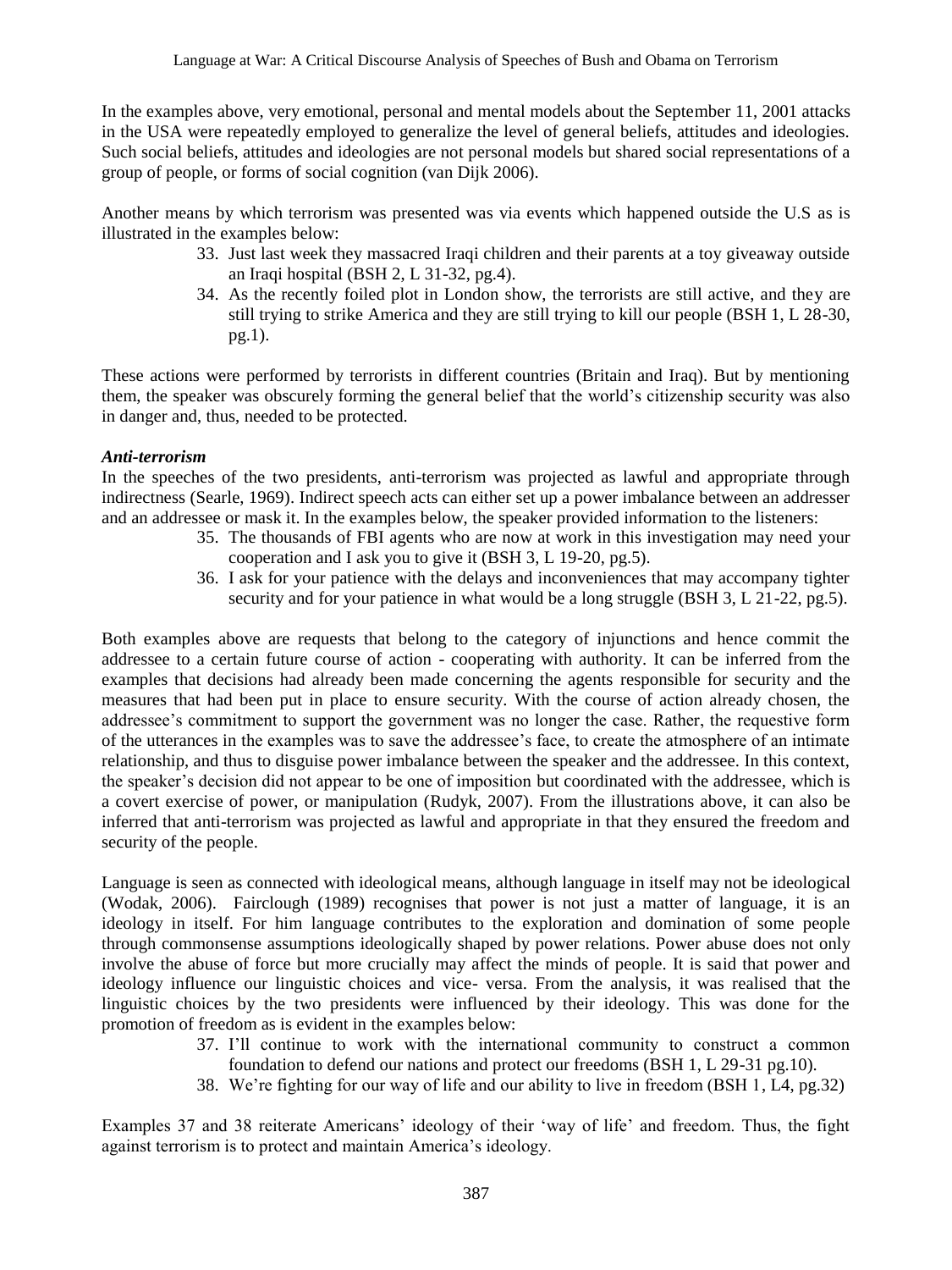## **5. Conclusion**

The chief objective of the study was to find out which linguistic resources were used to project terrorism and anti-terrorism by Bush and Obama in their speeches. The study was informed by van Dijk's (1998) concept of Critical Discourse Analysis. His notion, together with some scholars' (Fairclough, 2001; Rudyk, 2007) notion of power as control, mind control and context control was, thus, the main conceptual underpinning of the study.

The study found that vocabulary items, phrases, clauses and sentence structures constituted the linguistic resources that were used to project terrorism and anti-terrorism as far as speeches on terrorism by the two presidents were concerned. The vocabulary items used to project terrorism and anti-terrorism were dominantly verbs and nouns. The phrasal categories that were used to project terrorism and anti-terrorism included verb phrases, noun phrases, adjectival phrases, adverbial phrases and prepositional phrases and clauses while sentences that were used to project terrorism and anti-terrorism included simple, compound and complex sentences. Through these linguistic forms, the two presidents legitimised antiterrorism and illegitimised terrorism.

The study has some implications for theory and practice. The theoretical position that language can be used to construct an ideology, or establish a power relation of imbalance between two groups of people was amply supported by the study. To this end, it can be asserted that the present study has implications for the theory of Critical Discourse Analysis. Also, the theoretical stance that political discourses are, generally, characterized or underpinned by linguistic expressions carefully selected by speakers in order to achieve a certain purpose or intent and to have a specific kind of impact on listeners was underscored by this study. It was evident in the study, for instance, that both Bush and Obama carefully and intentionally selected specific forms, words and expressions in order to make a specific impact on their listeners. The study therefore has implications for the theory of Political Discourse Analysis. The study has implications for the increasing interest in research on the concept of terrorism. It provides an impetus for further studies in the concept of terrorism, especially from the linguistic point of view.

## **References**

- Adetunji, A. (2006). Inclusion and exclusion in political discourse: deixis in Olusegun Obasanjo's speeches*. Journal of Language and Linguistics.* 5 (2), 1475-8989.
- Agner (2002) *Why terrorism doesn't work* (Draft Article). Retrieved from http:/[/www.agner.org/](http://www.agner.org/) cultsel/terror.pdf.
- Aning, K. (2010). Security, war on terror and ODA. *Critical Studies on Terrorism*, 3(2), 3-28.
- Boyd, M. S. (2009). De-constructing race and identity in US presidential discourse: Barack Obama's speech on race. *Journal of the Spanish Association of Anglo-American Studies*, 75-94.
- David, M. K. & Dumanig. F. (2011). National unity in multi-ethnic Malaysia: A Critical discourse analysis of Tun Dr. Mahathir's political speeches. *Language, Discourse and Society*.1(1), 11-31.
- Diamond, J. (1996). *Status and power in verbal interaction. A study of discourse in a close-knit social network.* Amsterdam: Benjamins.
- D'Souza.D (2006) *What's so great about America?* Retrieved from http:// www.wisdomword.info/dinesh\_dsouza
- Fairclough, N. L. (1989). *Language and power*. London: Longman Press.
- Fairclough, N. and Wodak, R. (1997) *Critical discourse analysis* . In T. van Dijk (ed.), *Discourse as Social Interaction.* 2, 258-284. London: Sage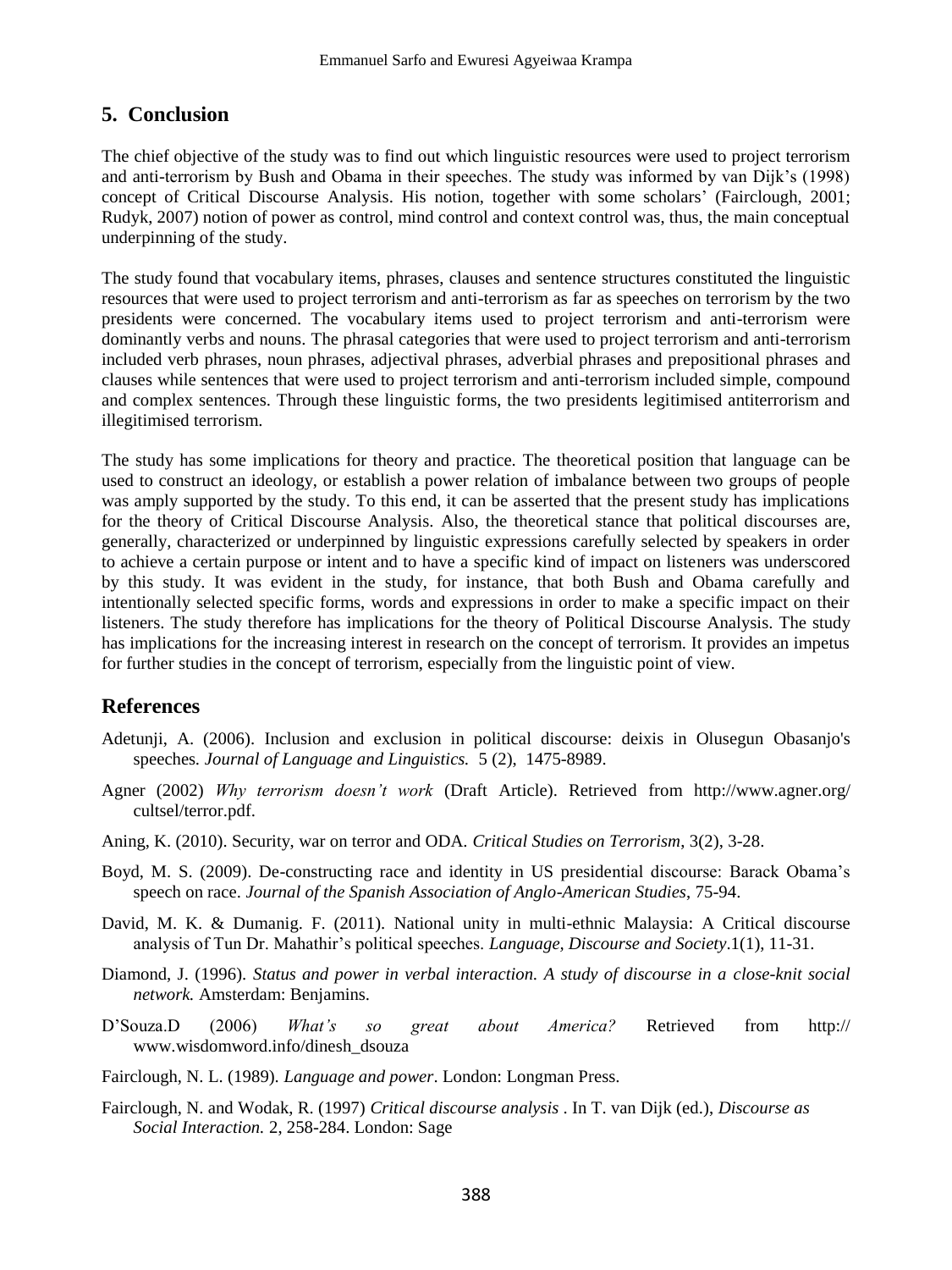- Fairclough, N. L. (2001). *Critical discourse analysis as a method in social scientific research*. In R. Wodak and M. Meyer: *Methods of critical discourse analysis* (121-38). London: Sage.
- Fairclough N. (2003). *Analysing discourse: Textual analysis for social research*. London: Routledge.
- Gramsci, A. (1971). *Prison notebooks.* New York: International Publishers.
- Horváth J. (2011) *Critical discourse analysis of Obama's political discourse*. Retrieved from http://www.pulib.sk/elpub2/FF/Ferencik2/pdf\_doc/6.pdf
- Hsieh H. F. & Shannon, S. E. (2005). Three approaches to qualitative content analysis. *Qualitative Health Research*. 15 (9), 1277-1288.
- Kamalu, I. & Agangan, R. (2011). A critical discourse analysis of Goodluck Jonathan's declaration of interest in the PDP presidential primaries. *Language, Discourse and Society.* 1(1), 32-54.
- van Leeuwen, M. (2009). ‗Clear' vs. ‗woolly' language use in political speeches: The case of the controversial Dutch political Geert Wilders. *Tekstblad*. 15(2), 6-11.
- Nesler, M. S., Aguinis, H., Quigley, B. M. & Tedeschi, J. T. (1993). The effect of credibility on perceived power. *Journal of Applied Social Psychology*. 23(17), 1407-1425.
- O' Hare, K. (2011). *Language, Discourse & Society. E-journal*. Washington DC. College of Arts & Sciences. Retrieved from http://www.american.edu/cas/news/language-discourse-society-journal.cfm
- Pu, C. (2007). Discourse analysis of President Bush's speech at Tsinghua University, China. *Intercultural Communication Studies*. XVI.1, 205-216.
- Rapport, D. and Y. Alexander. (1982). *The rationalization of terrorism*. Maryland: University publications of America.
- Rudyk. I (2007). Power relations in president Bush's state of the union speech. *International Journal of Language Society and Culture.* 5(23), 68-76.
- Searle, J. R. (1969). *Speech acts*. Cambridge: Cambridge University Press.
- Sekyi-Baidoo, Y. (2002). *Learning and communication*. Accra: Infinity Graphics Ltd.
- The Council of the European Union (2002*). Council Framework Decision of 13 June 2002 on combating terrorism* (2002/475/JHA). Retrieved from eur-lex.europa.eu /LexUriServ/ LexUriServ.do?uri... 2002F0475— EN— 09.12.2008 — 001.001— 1
- Transnational terrorism, security & the rule of law (2007). Retrieved from [http://www](http://www/) .transnationalterrorism.eu.
- Turner, M. J, Switzer, K & Redden, C. (1996). *American government: Principles and practices*. USA: Glencoe/McGraw-Hill.
- Van Dijk, T. A. (1998*). Ideology. A multidisciplinary study*. London: Sage
- Van Dijk, T. A. (2006). Discourse and manipulation. *Discourse & Society.* 17 (3*).* 359-383*.*
- Wang, J. (2010). A critical discourse analysis of Barack Obama's speeches. *Journal of Language Teaching and Research*. 1(3). 254-261.
- Wodak, R. (2006). Mediation between discourse and society: Assessing cognitive approaches. *Discourse Studies*. *8*(1). 179-190.
- Zysberg & Zysberg (2012). Differential reaction patterns to September 11th's events. *International Journal of Peace and Development Studies. 3(1). 6-12.*